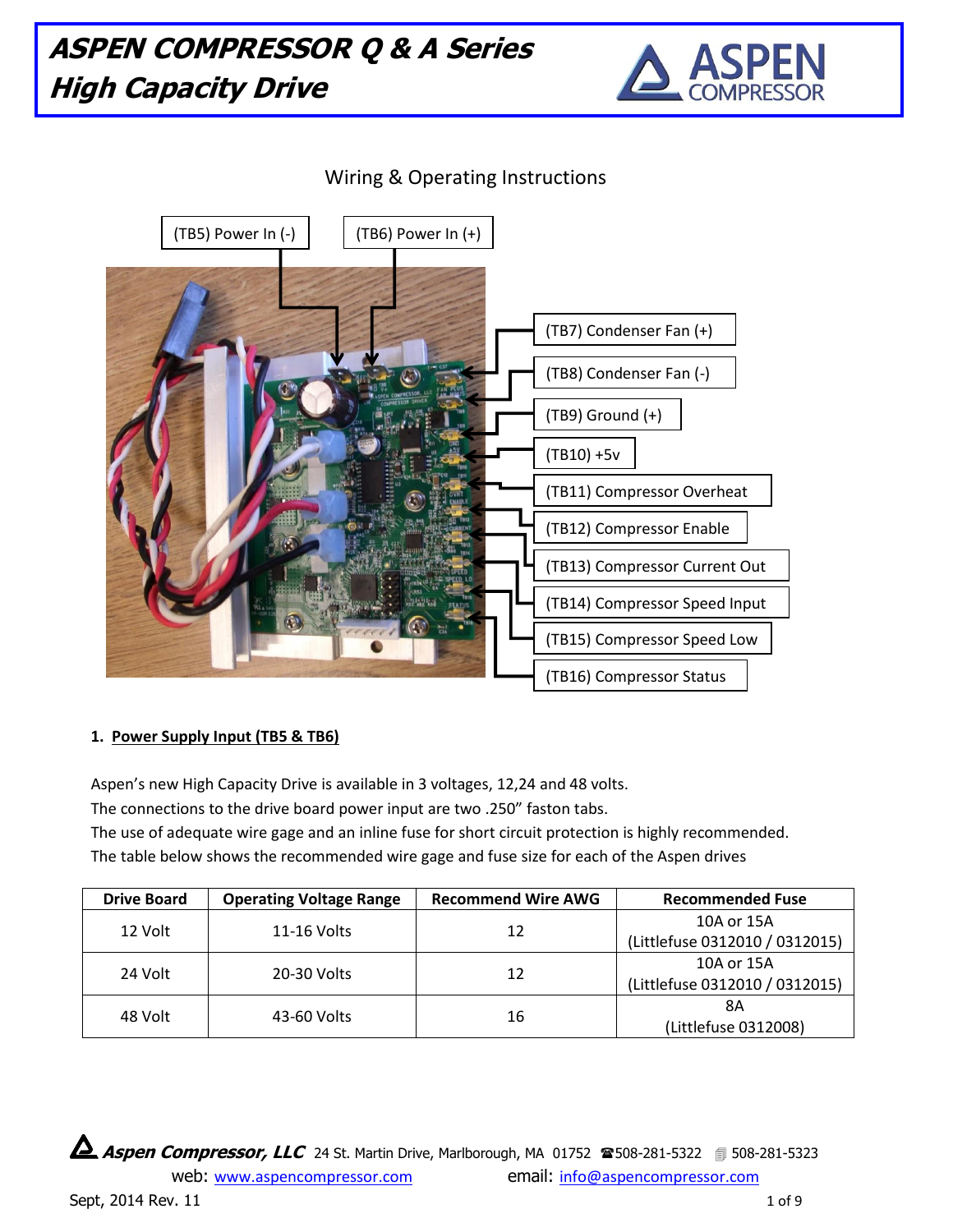

### **2. Condenser Fan Output (TB7 & TB8)**

An output has been provided for running condenser fan(s) from the Aspen drive. The voltage of this output will be equivalent to the DC input voltage provided to the board. The power to the condenser fan is enabled 10 seconds after the drive starts the compressor. Therefore, when the compressor is off, the power to the condenser fan(s) is off. When the compressor is signaled to run, the power to the condenser fan(s) will be enabled 10 seconds after the compressor has started running. This 10 second delay is intentional and is meant to reduce the total amount of inrush current when the compressor starts. The connections to the condenser fan outputs are two .250" faston tabs. The condenser fan output should be limited to a maximum of 5 amps on 12/24 volts boards and 3 amps on 48 volt boards.

#### **3. Ground (TB9)**

The ground tab is for connecting both the compressor enable and compressor over temp connections to. Both the compressor enable and the compressor overheat connections must be connected to ground in order for the compressor to operate. The connection to the ground is a .187" faston tab.

#### **4. +5V (TB10)**

The +5v tab is provided to give the user the ability to provide a low voltage speed signal input without the use of an additional power supply. The 5 volts can be wired directly to the speed input tab, which will cause the compressor to operate at full speed, or can be wired to a 20k potentiometer to allow the user to vary the voltage to the speed input tab and vary the speed of the compressor. The connection to the +5v is a .187" faston tab.

#### **5. Compressor Overheat (TB11)**

In order for the compressor to operate, the overheat tab connection must either be connected directly to ground, or connected to an optional thermal safety switch, which is then connected to ground. When used in conjunction with the thermal switch, the drive will shut the compressor off when the thermal switch indicates that the compressor has overheated. Once this has occurred, the board will flash the red LED a sequence of 16 flashes to indicate that the compressor has overheated. To restart the compressor, the thermal switch must reset and the user must be either cycle the main power on the drive board or momentarily disconnect the enable wire from ground. The connection to the compressor overheat is a .187" faston tab.

### **6. Compressor Enable (TB12)**

In order for the compressor to operate, the compressor enable tab connection must be connected to ground. This connection can also be wired through a thermostat and then to ground to cycle the compressor on and off via a thermostat. The connection to the compressor enable is a .187" faston tab.

#### **7. Compressor Current Out (TB13)**

The drive is equipped with a current out connection to allow the user to monitor the current consumption of the compressor. The current out connection puts out a voltage that correlates to the current being used by the compressor only and not the condenser fans if they are so attached. The correlation is .1 volts per amp, so if the compressor is using 5 amps of power, the voltage measure on the current out tab will be .5 volts. The connection to the compressor current out is a .187" faston tab.

**Aspen Compressor, LLC** 24 St. Martin Drive, Marlborough, MA 01752 508-281-5322 508-281-5323

web: [www.aspencompressor.com](http://www.aspencompressor.com/) email: [info@aspencompressor.com](mailto:ckienzle@bellsouth.net)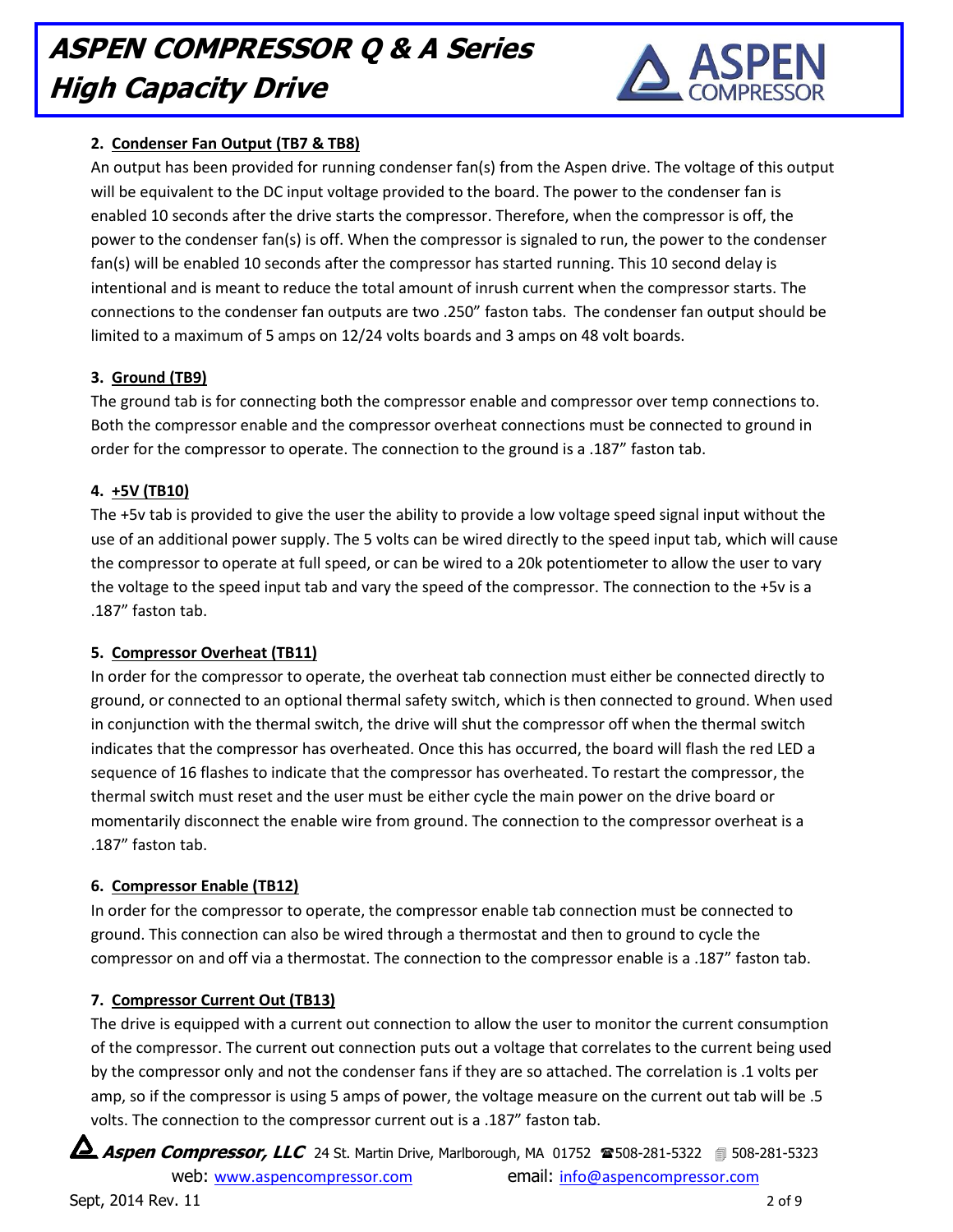

#### **8. Compressor Speed Input (TB14)**

A voltage must be applied to the compressor speed input tab in order for the compressor to operate. The compressor speed input accepts a 0-5 vdc analog voltage signal and will regulate the speed of the compressor automatically with respect to this input voltage.

The compressor will turn on once the input voltage has reached ~.8 volts and off once the input voltage has dropped below .6 volts. There will be a linear increase in speed from the turn on voltage of .8 volts (~2200 rpm) through the max speed voltage of 4.5 volts (~6500 rpm). There is no addition increase in speed between 4.5-5 volts. The connection to the compressor speed input is a .187" faston tab.

#### **9. Compressor Speed Low (TB15)**

This tab should be used when a secondary power supply is being used to supply power for speed control and the user wants the secondary supply to be isolated from the power supply being used to power the drive. In this case the factory installed jumper should be removed. This will decouple the board ground reference and allow the secondary power supply source for speed control to be completely isolated. The secondary power supply for speed control can then be wired between the speed input and speed low connections to vary compressor speed. The connection to the compressor speed low is a .187" faston tab. See the jumper configuration table at the end of this section for details.

#### **10. Compressor Status (TB16)**

This tab is available to the end user so that they can monitor the normal operation of the compressor. When speed signal is being sent to the drive and the compressor is operating normally, there will be no voltage on this connection. However, if a speed signal is present and the compressor enable is satisfied but the compressor is not running, 5 volts will be present on this tab. This 5v signal can be monitored to alert the end user that there is a problem with the system and that the compressor is not running.

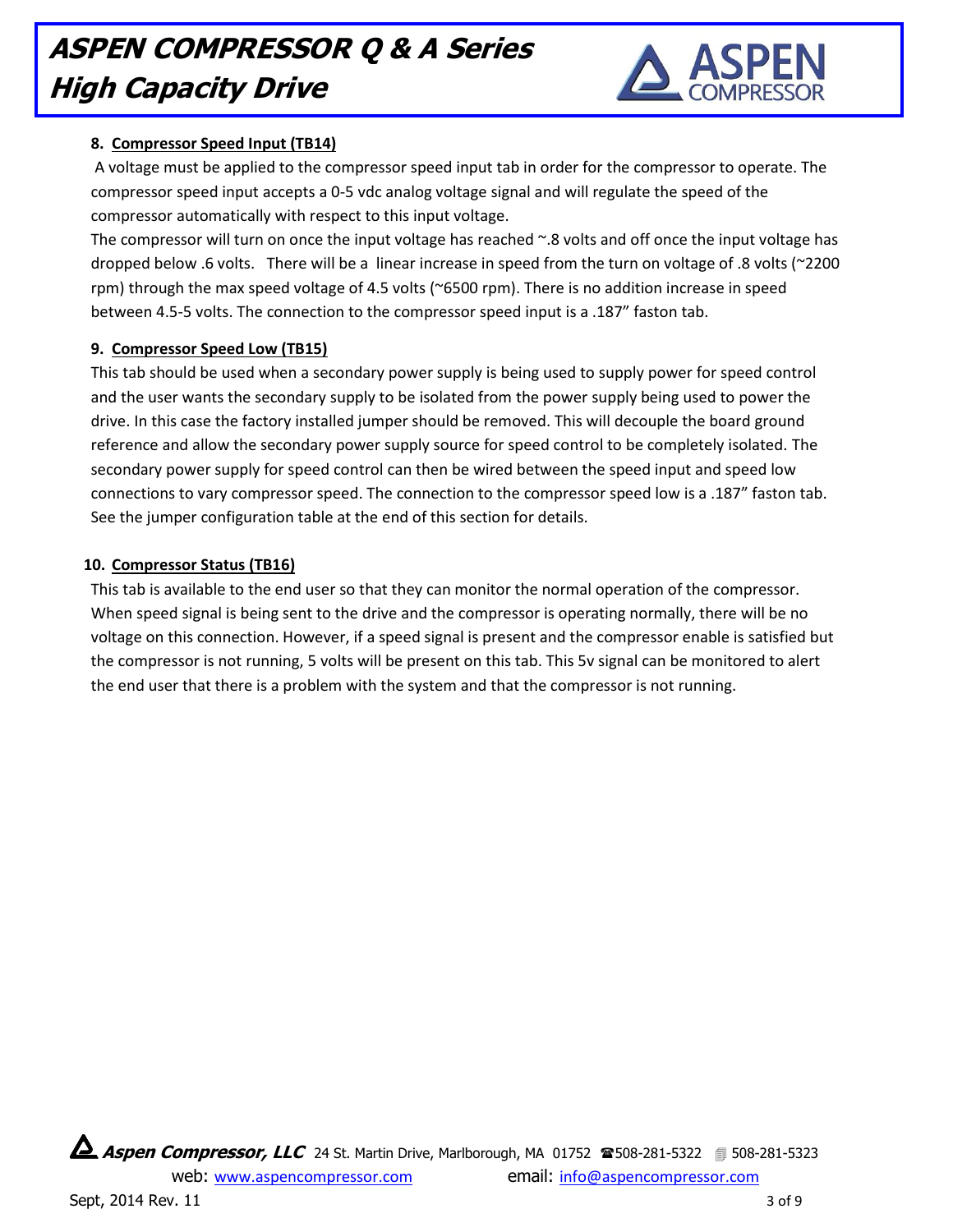

#### **Additional Board Functions**

- 1. **Compressor Start Delay** The Aspen high capacity drive has the ability to delay the compressor start in situations where starting may be difficult due to an unbalanced system. The logic behind the delay is based on a minimum off time for the compressor and can be enabled by installing jumpers per the table at the end of this section. When activated the controller keeps track of how long the compressor has been turned off before trying to restart. If the compressor has been off for the minimum amount of time set by the jumpers when there is a call to restart, it will start immediately. If the minimum amount of time has not passed, the compressor will wait until the minimum time has been reached before attempting to start.
- 2. **Board Overheat** The Aspen high capacity drive has an onboard thermistor that enables the drive to prevent itself from overheating. When the board detects that it has overheated, the drive will stop the compressor and emit a series of 8 flashes on the red LED.
- 3. **Automatic Current Limiting** The Aspen high capacity drive has the ability to regulate the amount of current being used by the compressor. While the 48V drive has an 8 amp limit, the 12/24 drive has two limits for the current control. One is 15 amps and the other one is 10 amps and can be set by the jumpers in the table at the end of this section. The drive will automatically monitor the current consumption of the compressor. If the compressor begins to draw more than the maximum set current, the drive will automatically decrease the speed of the compressor in an effort to reduce the current being used. Once the speed of the compressor has been reduced below the minimum compressor speed, the drive will stop the compressor and flash the red LED continuously to allow the user to know that the compressor has stalled from excessive current draw or a lock rotor condition. It should be noted that the automatic current limit only reduces the current used by the compressor and does not account for any current that may be drawn by the use of the condenser fan output.
- 4. **Lock Rotor Protection** The Aspen high capacity drive has the ability to detect if the compressor is not running due to a lock rotor condition. After the drive has made several unsuccessful attempts to start the compressor, the drive will stop attempting to start the compressor and flash the red LED continuously to allow the user to know that the compressor has stalled from excessive current draw or a lock rotor condition.
- 5. **Error Clearing**  The drive can go in to error mode for several reasons in which case the compressor will stop running. To clear the error and restart the compressor, the enable wire must be disconnected and then reconnected to ground. For a list of error conditions, see the error code table at the end of this section.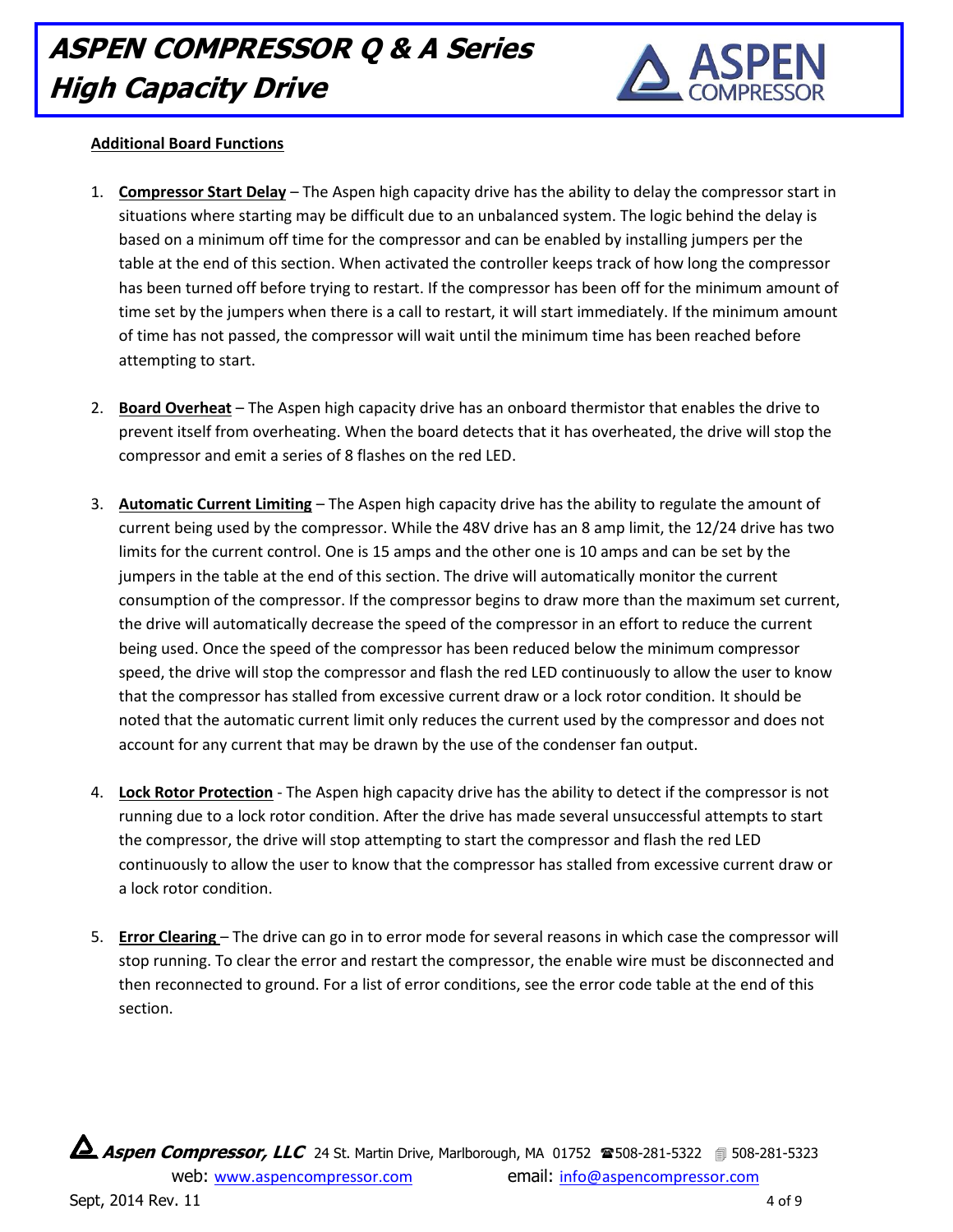

**Compressor Wiring** – The Aspen high capacity drive is supplied with a cable to attach the drive to the compressor. All other wiring is to be supplied by the end user. It is important to wire the compressor to the drive with the colors coded in the order per the picture below. If the order of the wires is not correct, the compressor will not operate properly.



**Aspen Compressor, LLC** 24 St. Martin Drive, Marlborough, MA 01752 <sup>2</sup>8508-281-5322 **1**508-281-5323

web: [www.aspencompressor.com](http://www.aspencompressor.com/) email: [info@aspencompressor.com](mailto:ckienzle@bellsouth.net)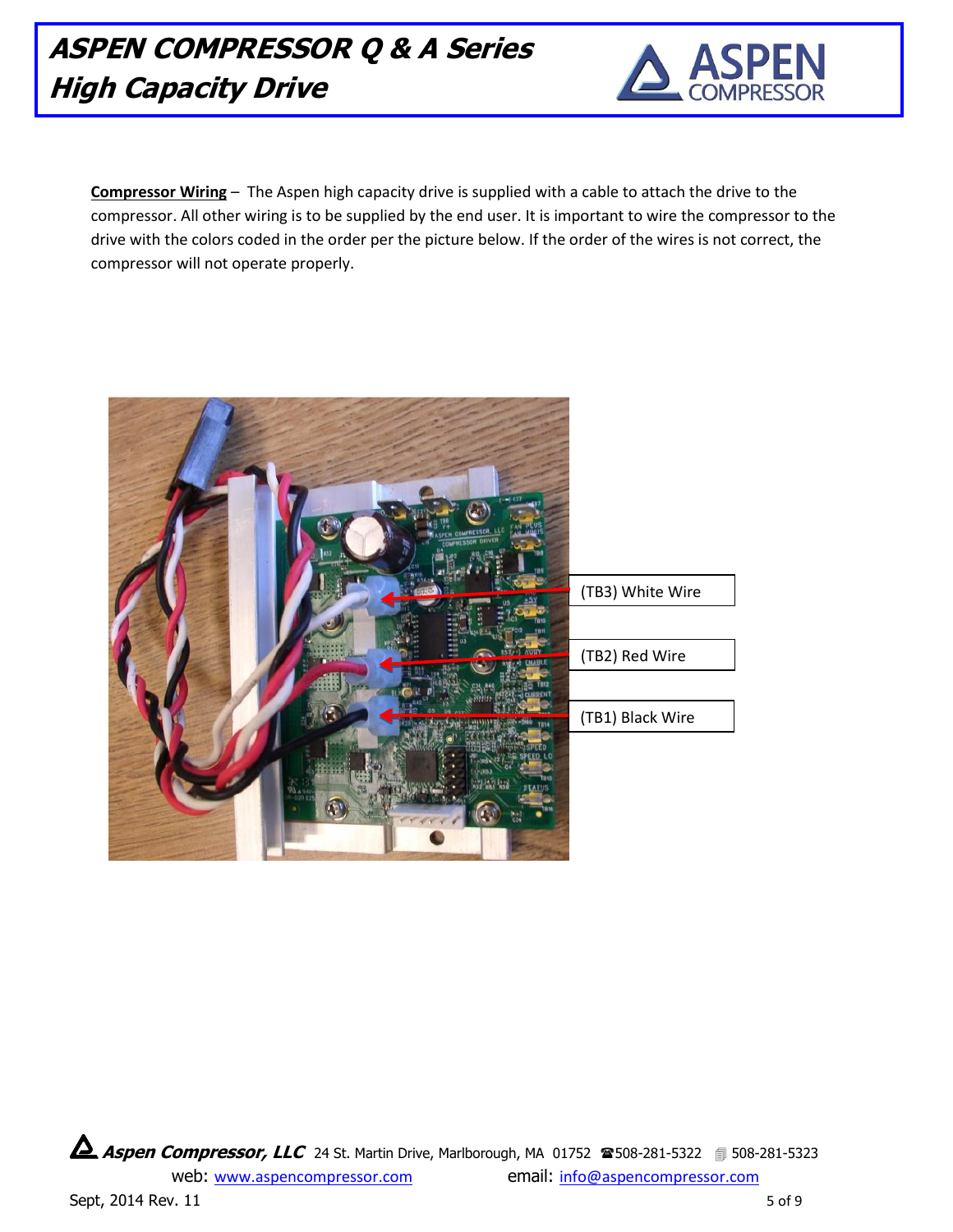

**Jumper Configuration** – There 5 jumpers (4 user selectable) that can be adjusted to change the configuration of the drive. The tables below provide detailed information on how to configure the jumpers.

|      | Jumper<br>Position | Function                      | Installed                         | Not Installed                               |
|------|--------------------|-------------------------------|-----------------------------------|---------------------------------------------|
|      | 5                  | Speed Low<br><b>Isolation</b> | Not Isolated<br>(Factory Default) | Isolated                                    |
| '013 | 4                  | <b>Current Limit</b>          | 10 Amps                           | 15 Amps<br>(Factory Default)                |
|      |                    |                               |                                   | <b>See Application</b><br><b>Note Below</b> |
| 7815 | 3                  | <b>Start Delay</b>            | See table                         | See table                                   |
|      |                    | <b>Start Delay</b>            | See table                         | See table                                   |
|      |                    | <b>Voltage Setting</b>        | Consult Factory                   | <b>Consult Factory</b>                      |
|      |                    |                               |                                   |                                             |

| <b>Start Delay</b>   | Jumpers To Install |  |
|----------------------|--------------------|--|
| ∩ff                  | None               |  |
| 30 sec               | Location 2         |  |
| 60 sec<br>Location 3 |                    |  |
| 120 <sub>sec</sub>   | Location 2 & 3     |  |

#### **\*\* Application Note \*\***

When operating a new Q-Series type compressor, either the 10 amp or 15 amp setting may be used. When operating a standard compressor, only the 10 amp setting should be used or the compressor may not operate properly at high current levels.





**Standard Compressor** Jumper #4 factory default setting is 15 amps and must be changed to 10 amps for operating this style compressor. Install jumper in position 4 whenever operating this type of compressor.

**Aspen Compressor, LLC** 24 St. Martin Drive, Marlborough, MA 01752 508-281-5322 508-281-5323

web: [www.aspencompressor.com](http://www.aspencompressor.com/) email: [info@aspencompressor.com](mailto:ckienzle@bellsouth.net)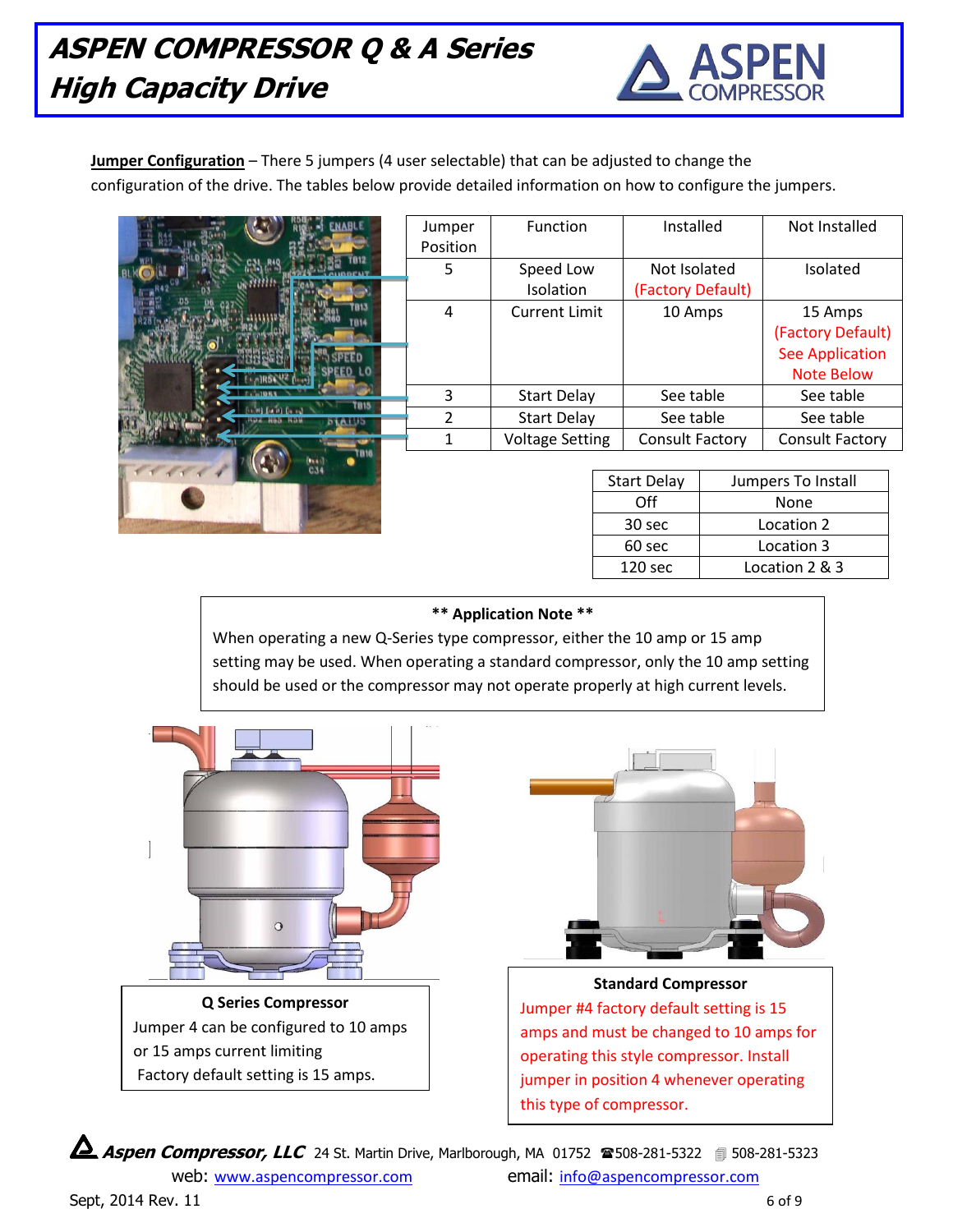

| <b>Troubleshooting Guide</b>                                       |                                                                                                                                                                                                                                                                                                             |                                                                                                                                                                                                                                                                                                                                                                                                                                                                                                                                                                                                                                          |  |  |  |
|--------------------------------------------------------------------|-------------------------------------------------------------------------------------------------------------------------------------------------------------------------------------------------------------------------------------------------------------------------------------------------------------|------------------------------------------------------------------------------------------------------------------------------------------------------------------------------------------------------------------------------------------------------------------------------------------------------------------------------------------------------------------------------------------------------------------------------------------------------------------------------------------------------------------------------------------------------------------------------------------------------------------------------------------|--|--|--|
| Symptom                                                            | <b>Possible Cause</b>                                                                                                                                                                                                                                                                                       | Remedy                                                                                                                                                                                                                                                                                                                                                                                                                                                                                                                                                                                                                                   |  |  |  |
| Compressor will not<br>run when speed input<br>voltage is applied. | 1. Enable connection and or<br>compressor overheat connection<br>is not connected to ground.<br>2. Speed input voltage is less than<br>$(.7)$ volts.<br>3. Loose wire or connection<br>4. Power supply too small, voltage<br>dropping at compressor startup.<br>5. Compressor is in lock rotor<br>condition | 1. Verify enable and overheat connections.<br>2. Verify speed input voltage to be greater<br>than (.7) volts.<br>3. When speed input voltage is applied,<br>verify yellow light changes from slow<br>flashing (1x/sec) to fast flashing<br>(5x/sec)<br>4. Verify all connections between<br>compressor and drive are in place and<br>in the proper order.<br>5. Measure input voltage to drive board<br>and verify voltage is not dropping<br>below minimum supply voltage when<br>compressor is trying to start.<br>6. Check drive for flashing red light. If red<br>light is flashing, check error code table<br>for appropriate code. |  |  |  |
| Compressor turns off<br>intermittently.                            | 1. Compressor overheating<br>2. Drive board overheating<br>3. Loose wire or connection<br>4. Inadequate power supply                                                                                                                                                                                        | 1. Check drive for flashing red light. If red<br>light is flashing, check error code table<br>for appropriate code.<br>2. Verify all wiring connections<br>3. Verify compressor is not drawing more<br>power than power supply can deliver.                                                                                                                                                                                                                                                                                                                                                                                              |  |  |  |
| Compressor speed<br>ramps up and down<br>automatically             | 1. Drive board in current limiting<br>mode<br>2. Drive board close to overheating                                                                                                                                                                                                                           | 1. Check drive for flashing red light. If<br>red/yellow light is flashing, check error<br>code table for appropriate code.                                                                                                                                                                                                                                                                                                                                                                                                                                                                                                               |  |  |  |
| Compressor<br>Overheating                                          | 1. Ambient temperature too high<br>2. Inadequate airflow over<br>compressor<br>3. Return gas temperature too high                                                                                                                                                                                           | Increase airflow over compressor<br>1.<br>Verify superheat to be between<br>2.<br>recommended 8-12 deg. F.                                                                                                                                                                                                                                                                                                                                                                                                                                                                                                                               |  |  |  |
| <b>Compressor Current</b><br>Limiting                              | 1. Condensing pressure too high.<br>2. Liquid refrigerant being returned<br>to the compressor.                                                                                                                                                                                                              | Reduce condensing temperature /<br>1.<br>pressure.<br>2. Verify superheat to be between<br>recommended 8-12 deg. F.                                                                                                                                                                                                                                                                                                                                                                                                                                                                                                                      |  |  |  |

**Aspen Compressor, LLC** 24 St. Martin Drive, Marlborough, MA 01752 @508-281-5322 1508-281-5323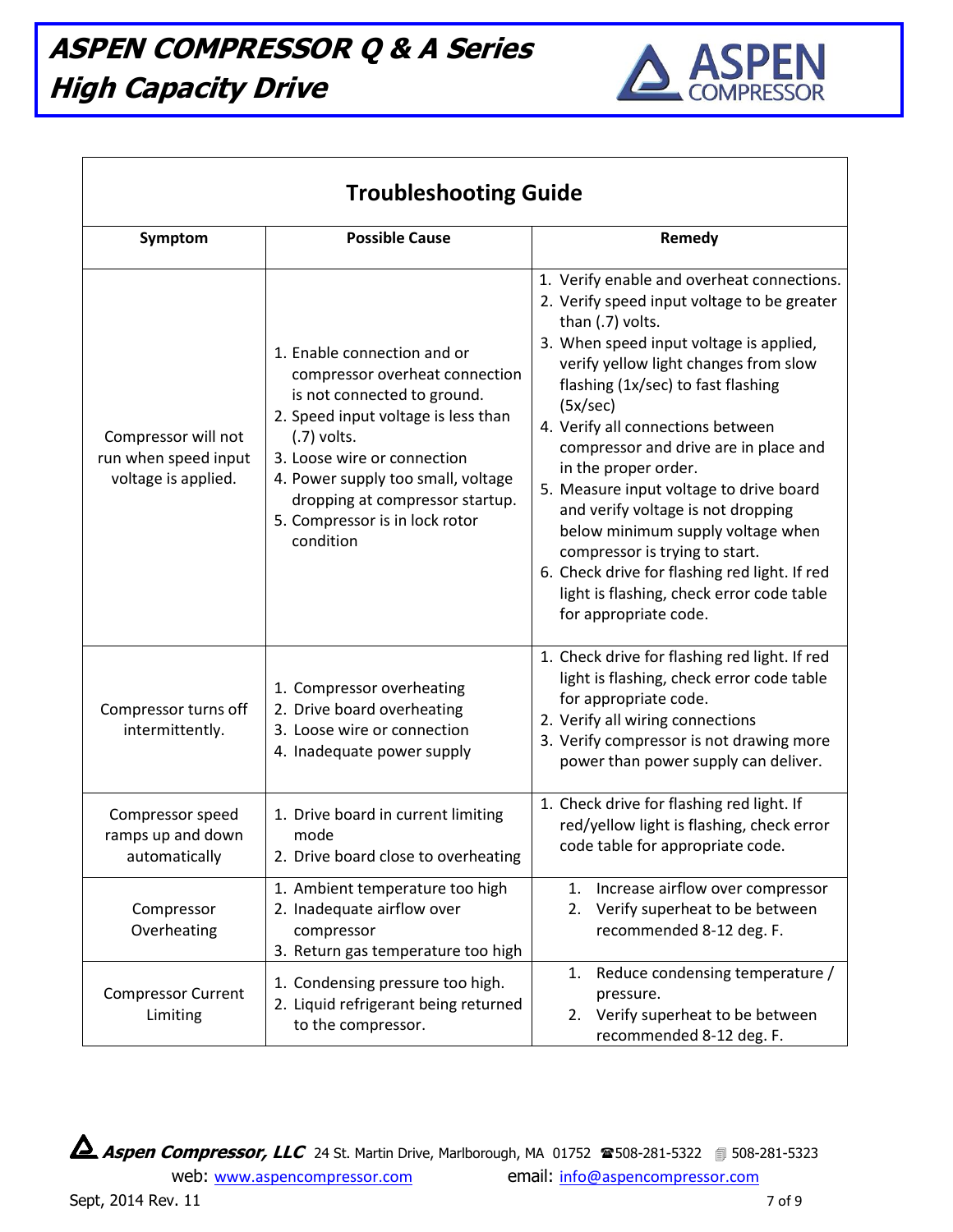

| Drive LED / Error Code Table              | <b>Red LED</b>       | <b>Yellow LED</b>           |
|-------------------------------------------|----------------------|-----------------------------|
| Normal Operation (Compressor not running) |                      | Slow Flash $\approx$ 1x/sec |
| Normal Operation (Compressor Running)     |                      | Fast Flash ~ 5x/sec         |
| Compressor stall / lock rotor             | 1 Flash Repeating    |                             |
| Supply voltage too low                    | 4 Flashes Repeating  |                             |
| Board overheated                          | 8 Flashes Repeating  |                             |
| Compressor overheated                     | 16 Flashes Repeating |                             |



### **Mounting Diagram**

### **Typical Wiring Diagram**

**Aspen Compressor, LLC** 24 St. Martin Drive, Marlborough, MA 01752 <sup>2</sup>8508-281-5322 **19** 508-281-5323

web: [www.aspencompressor.com](http://www.aspencompressor.com/) email: [info@aspencompressor.com](mailto:ckienzle@bellsouth.net)